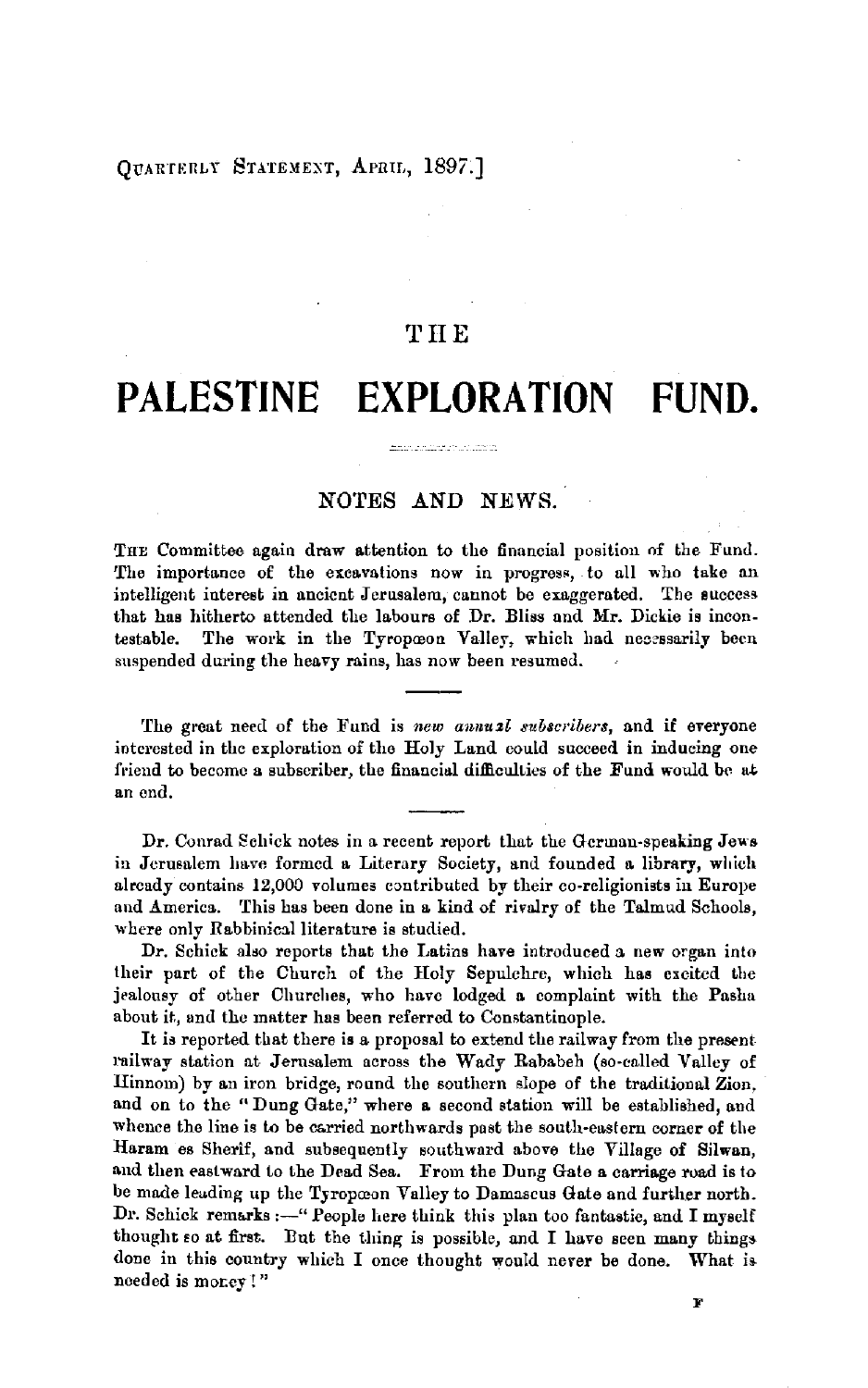### 86 NOTES AND NEWS.

Professor R. Phene Spiers, F.S.A., is preparing a paper on the Great Mosque of the Omeiyades at lJamascus. Mr. Dickie has been recently there to examine certain points which it was desirable to clear up, and the results of his investigations will be embodied in the Professor's paper, which it is hoped will be published in the *Quarterly Statement* for July.

The Rev. T. E. Dowling has resigned the post of Hon. Local Secretary to the Fund in Jerusalem on his being appointed Chaplain of the Memorial Church, Pera, Constantinople.

The income of the Society, from December 22nd, 1896, to March 20th, 1897, was-from annual subscriptions and donations, including Local Societies, £857 13s. 9d.; from all sources-£1,110 0s. 1d. The expenditure during the same period was £843 *5s. 2d.* On March 20th the balance in the Bank was £559 l!Js. *2d.* 

Dr. Post's "Flora of Syria, Palestine, and Sinai," is now ready, and may be ebtained-on applieation to the author at Beirut. *(Seep.* 151.)

The' work embraces 126 orders, 850 genera, and 3,416 species, many of the latter, as well as numerous varieties, being new to science. It is illustrated by 445 woodcuts, and a coloured map, showing the botanical regions of the district covered. It contains a general analytical key to all the orders, and special keys to the larger tribes and genera. Much labour has been expended on these keys, and it is hoped that, by their means, the usefulness of the book will be greatly increased, especially for students and travellers.

The following geutlemen have kindly consented to act as Honorary Local  $S$ ecretaries :  $-$ 

 $\overline{\phantom{a}}$ 

Rev. J. F. McLaughlin, Victoria University, Queen's Park, Toronto.

**Rev. H. J. Barton Lee, Headborough, Ashburton.** 

D. S. Chisholm, Esq., Inverness, N.B.

Ŕ

*Memo. for Subscribers to the Survey of Palestine.*-In the original programme it was intended that the "Archæological Researches" of M. Clermont-Ganneau should be published in one volume, but the work increased so much since its commencement that the Committee found it necessary to arrange for the publication of the whole in two volumes. Vol. II has been published in . advance for the reasons stated in the prefatory note.

Vol: I, which treats of Jerusalem and its neighbourhood, is now well forward, and, when ready, will be sent out to the first  $250$  Subscribers without any increase in their subscriptions for the full set.

The' set consists of "'l'he Survey of Eastern Palestine," by Lieut.-Colonel Conder, LL.D., R.E., in one vol.; "The Fauna and Flora of Sinai, Petra.. and the Wady 'Arabah, by H. Chichester Hart, B.A., in one vol.; "The Archaeological Researches," by Professor Clermont-Ganneau, in two vols. Four volumes in all.

There are only a few copies of the sets left at the price of  $\pounds 77s$ .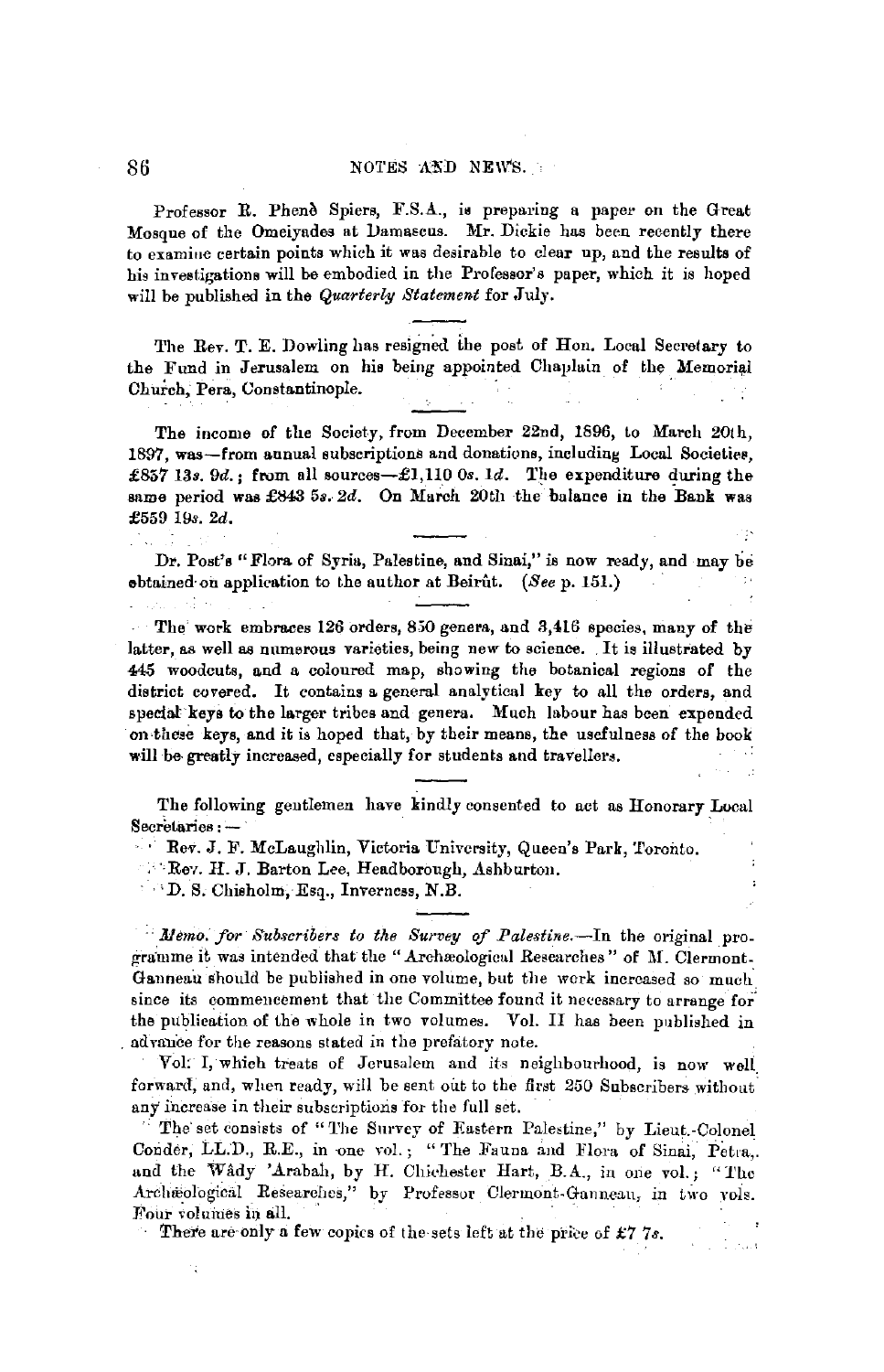An important work by Lieut.-Colonel Conder, R.E., entitled, "The Latin Kingdom of Jerusalem"-1099 to 1292 A.D.-and describing the condition of Palestine under the Crusaders, was published in January. It is hased on the chronicles and contemporary accounts, both Christian and Moslem. and on the information collected during the progress of the Survey, with descriptions of the scenes of the important events, and other information not to be found in previous histories of the Crusades. The whole forms an octavo volume of over 400 pages, with two maps, giving the Crusading names and boundaries of the "Fiefs" throughout Palestine.

The Committee have to announce that in accordance with a circular letter published in "Notes and News," January Quarterly Statement, 1896, the following translations have been issued to subscribers to the Palestine Pilgrims' Text Society:-

"Marino Sanuto's Secrets,"

"Burchard of Mount Sion,"

"Jacques de Vitry."

and that a translation from the original Arabic has been made of Boha ed Din's "Life of Saladin," A.D. 1145-1232, which forms the concluding work of the Text Series.

This translation has been revised and annotated by Major-General Sir-Charles Wilson, K.C.B., and Lieut.-Colonel Conder, LL.D.

. The work is in the press, and will be ready, it is hoped, shortly.

A complete set of the translations in 12 volumes, with general index, bound in cloth, price  $\pounds 10$  10s. A catalogue describing the contents of each volume can be had on application to the Secretary, 24, Hanover Square.

Branch Associations of the Bible Society, all Sunday Schools within the Sunday School Institute, the Sunday School Union, and the Wesleyan Sunday School Institute, will please observe that by a special Resolution of the Committee they will henceforth be treated as subscribers and be allowed to purchase the books and maps (by application only to the Secretary) at reduced price.

The Committee have to acknowledge with thanks the following donations to: the Library of the Fund  $:$  $\mathcal{F}^{\mathcal{E}}$ a consultation of the project

"The Historical Geography of the Holy Land." 4th edition. By George Adam Smith, D.D. From the publishers, Hodder and Stoughton,

We have received from M. Clermont-Ganneau No. 17-23 of his "Etudes" d'archéologie Orientale," which contains the following, among other articles :-

14. Sur quelques localités arabes de l'époque des croisades. 15. Thisbé la ville d'Elie et le mont Aûf. 16. Nouvelles inscriptions grecques et romaines de Syrie. 17. Une inscription des croisades de Saint Jean d'Acre. 18. Edouard I<sup>er</sup> d'Angleterre et la mission mongole de 1287, en Gascogne. 19. Inscription phénicienne gravée sous un pied de Vase en terre euite. 20. Le mois phenicieu de Zebah Chichchim. 21. L'inscription phénicienne de Narnaka. 22. Les stèles araméennes de Neîrab.

 $F<sub>2</sub>$ 

. Portui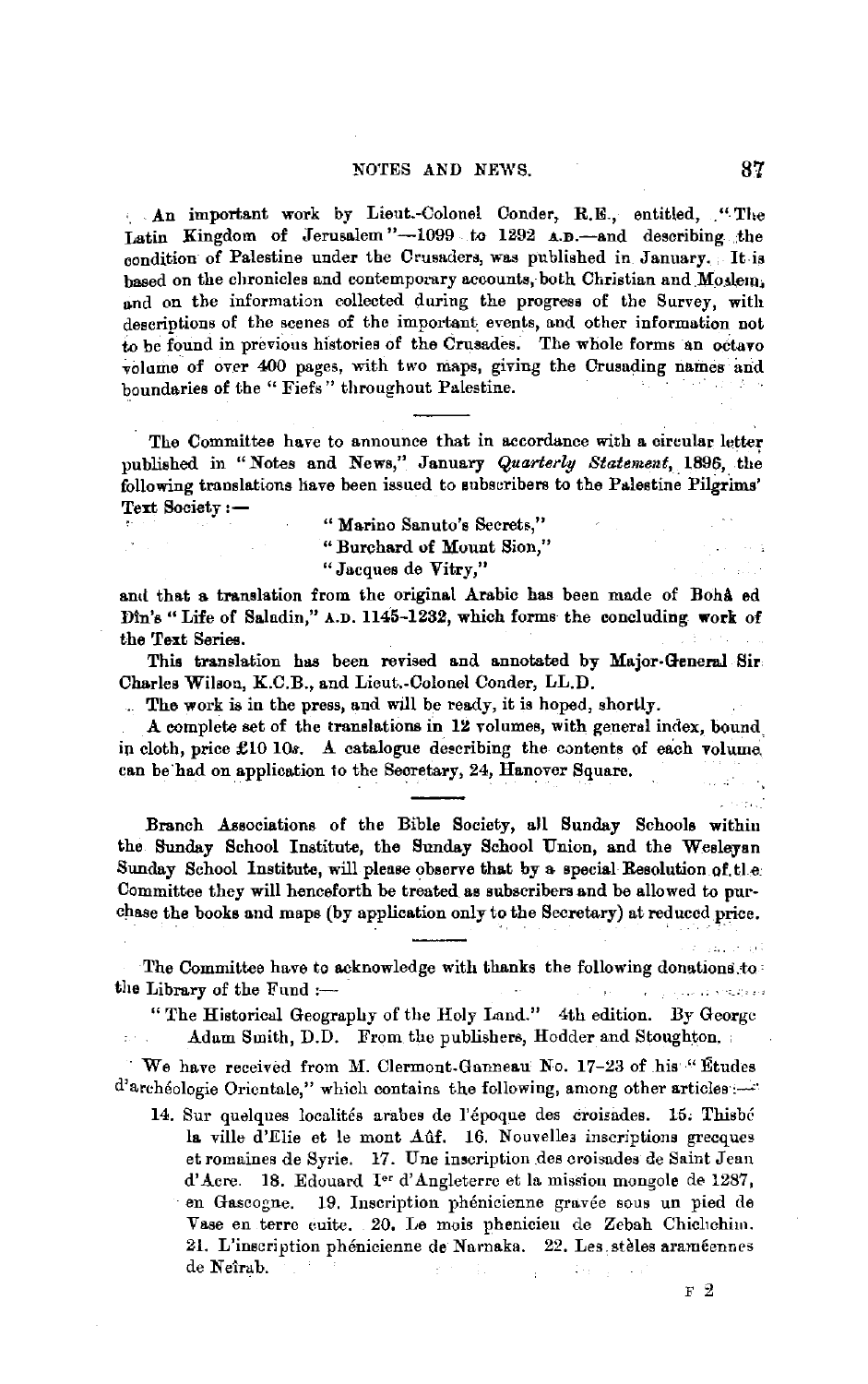The Committee will be glad to receire donations of Books to the Library of the Fund, which already contains many works of great value relating to Palestine and other Bible Lands. **A** catalogue of Books in the Library will be found in the July *Quarterly Statement,* 1893.

**Mr. George Armstrong's Raised Map of Palestine is on view at the office** of the Fund. A circular giving full particulars about it will be sent on appliestion to the Secretary.

The third edition of the new Collotype Print or Photo-relief from a •pecially prepared copy of the Raised Map of Palestine is now ready. Price to subscribers, 2s. 3d.; non-subscribers, 3s. 3d., post free.

The print is on thin paper, measuring 20 inches by 28½ inches,

The museum of the Fund, at 24, Hanover Square, is now open to subscribers between the hours of 10 a.m. and 5 p.m., every week-day except Saturdays, when it closes at  $2$  p.m.

It may be well to mention that plans and photographs alluded to in the reports from Jerusalem and elsewhere cannot all be published, but all are preserred in the offices of the Fund, where they may be seen by subscribers.

While desiring to give publicity to proposed identifications and other theories advanced by officers of the Fund and contributors to the pages of the *Quarterly Statement,* the Committee wish it to be distinctly understood that by publishing them in the *Quarterly Statement* they neither sanction nor adopt them.

In order to make up complete sets of the *Quarterly Statement* the Committee will he very glad to receive any of the back numbers.

Subscribers who do not receive the *Quarterly Statement* regularly are uked to send a. note to the Secretary. Great care is taken to forward each number to those who are entitled to receive it, but changes of address and other causes occasionally give **rise** to omissions.

In the *Quarterly Statement* for January, <sup>Dr</sup>. Bliss's Eleventh Report was accidentally printed from an unrevised proof, and contains the following *J;:rrata :-*

|  |             |                         | Page 19, line 7 from top, for "these" read "then." |
|--|-------------|-------------------------|----------------------------------------------------|
|  | ,, 23, ,, 1 | $\ddot{\phantom{1}}$    | for "relic" read "ubi."                            |
|  | , 23, 0     | $\overline{\mathbf{u}}$ | for "larantur" read "larantur."                    |
|  | , 23, ., 6  | $\overline{\mathbf{z}}$ | for "apus" read "aquis."                           |
|  | , 23, ., 7  | $\bullet$               | for "astendentur" read "ostendentur."              |
|  | , 23, , 7   | $\overline{\mathbf{5}}$ | for "leprasi" read "leprosi."                      |
|  | , 23, 8     | $\mathbf{H}$            | for "piscula" read "piscina."                      |
|  | , 23, ., 10 | ,,                      | for "relic" read "ubi."                            |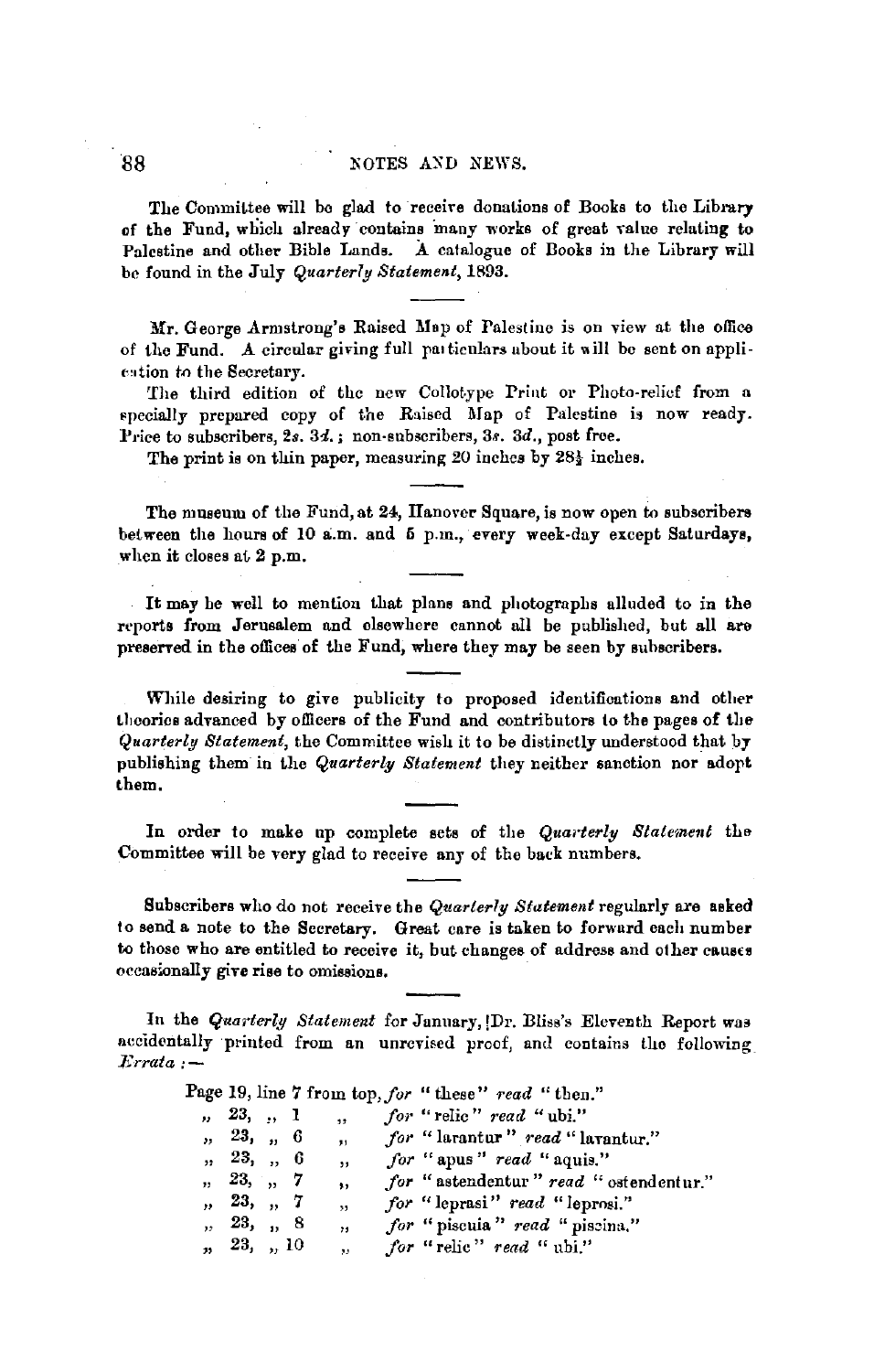# STATEMENT OF RECEIPTS AND EXPENDITURE FOR THE YEAR ENDING 31st DECEMBER, 1896.

## RECEIPTS.

| To Balance in Bank 31st December, 1895--        |           |                      |           |                   |                      |      | . .          |
|-------------------------------------------------|-----------|----------------------|-----------|-------------------|----------------------|------|--------------|
| Net Balance                                     | $\cdot$ . | $\cdot$ .            | £306 14 2 |                   |                      |      |              |
| Subscriptions paid in 1895 in                   |           |                      |           |                   |                      |      |              |
| advance for 1896                                |           |                      | 14        | з                 | - 0                  |      |              |
|                                                 |           |                      |           |                   | 320 17 2             |      |              |
| Donations and Subscriptions                     |           | $\ddot{\phantom{0}}$ | $\ddotsc$ |                   | $\ldots$ 2,279 16 10 |      |              |
| From Lectures                                   |           | $\bullet$            |           | $\cdots$ $\cdots$ |                      | 5 11 | - 3          |
| From Sales of Books                             |           | . .                  |           |                   | 763 17               |      | $\mathbf{0}$ |
| From Sales of Maps, Photographs, Slides, Casts, |           |                      |           |                   |                      |      |              |
| &с.                                             |           |                      |           |                   | 248 15               |      |              |

|                |      |                       | *************                                                                                     |                     |          |              |
|----------------|------|-----------------------|---------------------------------------------------------------------------------------------------|---------------------|----------|--------------|
| £              |      | $\boldsymbol{s}$ . d. |                                                                                                   |                     |          | s. d.        |
|                |      |                       | By Exploration<br>$\ddot{\phantom{0}}$<br>٠.                                                      | $\ldots$ 1,333 15 0 |          |              |
| $\bf{2}$       |      |                       | Printing and Binding, including the Quarterly                                                     |                     |          |              |
|                |      |                       | <b>Statement</b><br><br>                                                                          | 566                 | 6        | $\bf{0}$     |
| $\bf{o}$       |      |                       | Maps, Lithographs, Illustrations, Photographs,                                                    |                     |          |              |
| 320 17         |      | 2                     | Slides, Casts, &c.<br>$\ddot{\phantom{a}}$<br>$\ddot{\phantom{0}}$<br>$\ddot{\phantom{0}}$<br>. . | 289                 |          | 3 10         |
|                |      |                       | Advertising, Insurance,<br>Stationery,<br>and                                                     |                     |          |              |
| $.2,279$ 16 10 |      |                       | Sundries                                                                                          | 85                  |          | 8 11         |
|                | 5 11 | 3                     | Postage, of Books, Maps, Parcels, including the                                                   |                     |          |              |
| 763 17         |      | $\Omega$              | Quarterly Statement<br>$\ddot{\phantom{0}}$<br>$\ddot{\phantom{0}}$<br>$\ddot{\phantom{0}}$       | 150 13              |          | 9            |
| 8,             |      |                       | Salaries and Wages<br>. .<br>$\cdot \cdot$<br>$\ddot{\phantom{0}}$<br>$\cdot$                     | 402                 |          | 9 11         |
| 248 15         |      | 3                     | Office Rent, Gas, and Coals<br>$\ddot{\phantom{a}}$<br>$\cdot$ .<br>$\cdot$                       | 230 16              |          | 3            |
|                |      |                       | Liabilities paid off during the year<br>$\cdot$ .                                                 | 200                 | $\Omega$ | 0            |
|                |      |                       | Subscriptions paid in 1896 in                                                                     |                     |          |              |
|                |      |                       | advance for 1897<br>£45 11<br>2                                                                   |                     |          |              |
|                |      |                       | Net Balance<br>314 12<br>я<br>$\ddot{\phantom{a}}$<br>. .                                         |                     |          |              |
|                |      |                       |                                                                                                   |                     |          |              |
|                |      |                       | 360<br>3 10                                                                                       |                     |          |              |
|                |      |                       |                                                                                                   |                     |          |              |
|                |      |                       | Balance in Bank 31st December, 1896.                                                              | 360                 |          | $3 \cdot 10$ |
| £3,618 17      |      |                       |                                                                                                   |                     |          |              |
|                |      |                       |                                                                                                   | £3,618 17           |          | 6            |
|                |      |                       |                                                                                                   |                     |          |              |

 $\tan x$  $\tan x$ 

Examined and compared with Vouchers and Cash Book and found correct.

WALTER MORRISON, Treasurer.

**NUTES AND NEWS.** 

 $68$